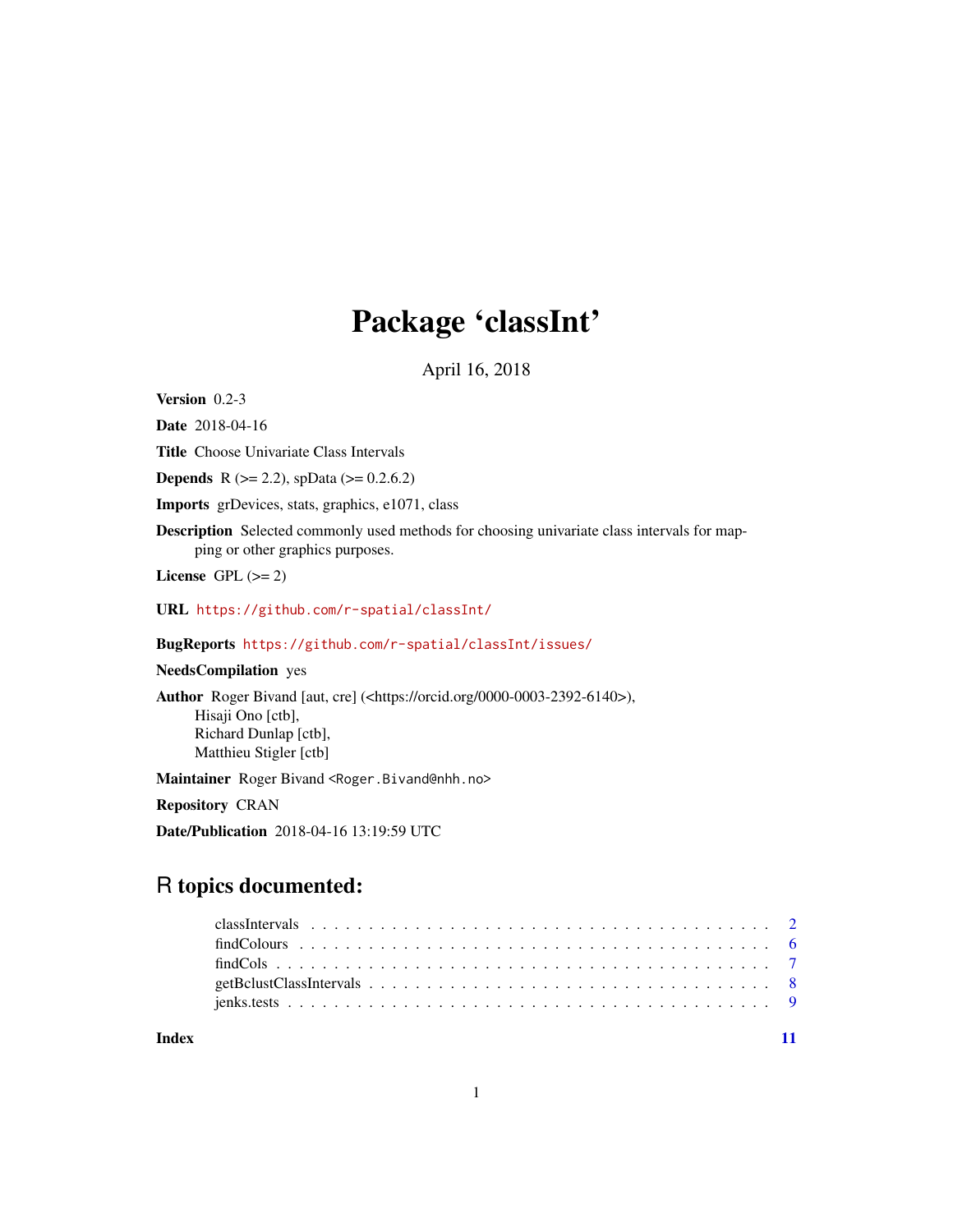## Description

The function provides a uniform interface to finding class intervals for continuous numerical variables, for example for choosing colours or symbols for plotting. Class intervals are non-overlapping, and the classes are left-closed — see findInterval. Argument values to the style chosen are passed through the dot arguments. classIntervals2shingle converts a classIntervals object into a shingle. Labels generated in methods are like those found in [cut](#page-0-0) unless cutlabels=FALSE.

## Usage

```
classIntervals(var, n, style = "quantile", rtimes = 3, ...,
intervalClosure = c("left", "right"), dataPrecision = NULL,
 warnSmallN=TRUE)
## S3 method for class 'classIntervals'
plot(x, pal, ...)## S3 method for class 'classIntervals'
print(x, digits = getOption("digits"), ...under="under", over="over", between="-", cutlabels=TRUE, unique=FALSE)
nPartitions(x)
classIntervals2shingle(x)
```
## **Arguments**

| var             | a continuous numerical variable                                                                                                                                                                                                                              |
|-----------------|--------------------------------------------------------------------------------------------------------------------------------------------------------------------------------------------------------------------------------------------------------------|
| n               | number of classes required, if missing, nclass. Sturges is used                                                                                                                                                                                              |
| style           | chosen style: one of "fixed", "sd", "equal", "pretty", "quantile", "kmeans", "hclust",<br>"bclust", "fisher", or "jenks"                                                                                                                                     |
| rtimes          | number of replications of var to catenate and jitter; may be used with styles<br>"kmeans" or "belust" in case they have difficulties reaching a classification                                                                                               |
| intervalClosure |                                                                                                                                                                                                                                                              |
|                 | default "left", allows specification of whether partition intervals are closed on<br>the left or the right (added by Richard Dunlap). Note that the sense of inter-<br>val closure is hard-coded as "right"-closed whenstyle="jenks" (see Details<br>below). |
| dataPrecision   | default NULL, permits rounding of the interval endpoints (added by Richard<br>Dunlap)                                                                                                                                                                        |
| warnSmallN      | default TRUE, if FALSE, quietens warning for $n \ge -n$ nobs                                                                                                                                                                                                 |
| $\cdots$        | arguments to be passed to the functions called in each style                                                                                                                                                                                                 |
| X               | "classIntervals" object for printing, conversion to shingle, or plotting                                                                                                                                                                                     |
| under           | character string value for "under" in printed table labels if cutlabels=FALSE                                                                                                                                                                                |
| over            | character string value for "over" in printed table labels if cutlabels=FALSE                                                                                                                                                                                 |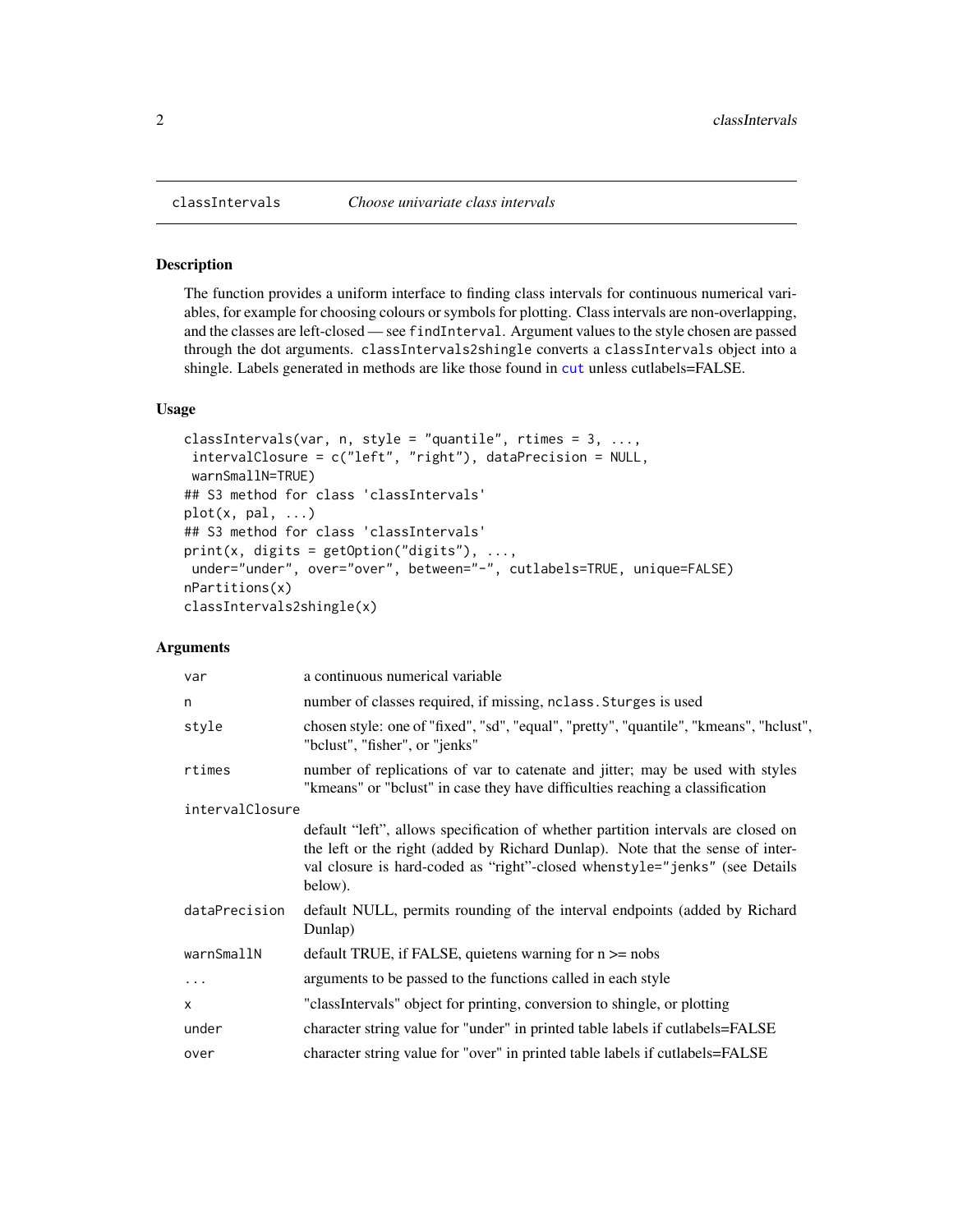| between   | character string value for "between" in printed table labels if cutlabels=FALSE                                                                                                            |
|-----------|--------------------------------------------------------------------------------------------------------------------------------------------------------------------------------------------|
| digits    | minimal number of significant digits in printed table labels                                                                                                                               |
| cutlabels | default TRUE, use cut-style labels in printed table labels                                                                                                                                 |
| unique    | default FALSE; if TRUE, collapse labels of single-value classes                                                                                                                            |
| pal       | a character vector of at least two colour names for colour coding the class inter-<br>vals in an ECDF plot; colorRampPalette is used internally to create the correct<br>number of colours |

## Details

The "fixed" style permits a "classIntervals" object to be specified with given breaks, set in the fixedBreaks argument; the length of fixedBreaks should be n+1; this style can be used to insert rounded break values.

The "sd" style chooses breaks based on pretty of the centred and scaled variables, and may have a number of classes different from n; the returned par= includes the centre and scale values.

The "equal" style divides the range of the variable into n parts.

The "pretty" style chooses a number of breaks not necessarily equal to n using pretty, but likely to be legible; arguments to pretty may be passed through ....

The "quantile" style provides quantile breaks; arguments to quantile may be passed through ....

The "kmeans" style uses kmeans to generate the breaks; it may be anchored using set.seed; the pars attribute returns the kmeans object generated; if kmeans fails, a jittered input vector containing rtimes replications of var is tried — with few unique values in var, this can prove necessary; arguments to kmeans may be passed through ....

The "hclust" style uses hclust to generate the breaks using hierarchical clustering; the pars attribute returns the hclust object generated, and can be used to find other breaks using getHclustClassIntervals; arguments to hclust may be passed through ....

The "bclust" style uses bclust to generate the breaks using bagged clustering; it may be anchored using set.seed; the pars attribute returns the bclust object generated, and can be used to find other breaks using getBclustClassIntervals; if bclust fails, a jittered input vector containing rtimes replications of var is tried — with few unique values in var, this can prove necessary; arguments to bclust may be passed through ....

The "fisher" style uses the algorithm proposed by W. D. Fisher (1958) and discussed by Slocum et al. (2005) as the Fisher-Jenks algorithm; added here thanks to Hisaji Ono.

The "jenks" style has been ported from Jenks' Basic code, and has been checked for consistency with ArcView, ArcGIS, and MapInfo (with some remaining differences); added here thanks to Hisaji Ono. Note that the sense of interval closure is reversed from the other styles, and in this implementation has to be right-closed - use cutlabels=TRUE in findColours on the object returned to show the closure clearly, and use findCols to extract the classes for each value.

#### Value

an object of class "classIntervals":

| var  | the input variable |
|------|--------------------|
| brks | a vector of breaks |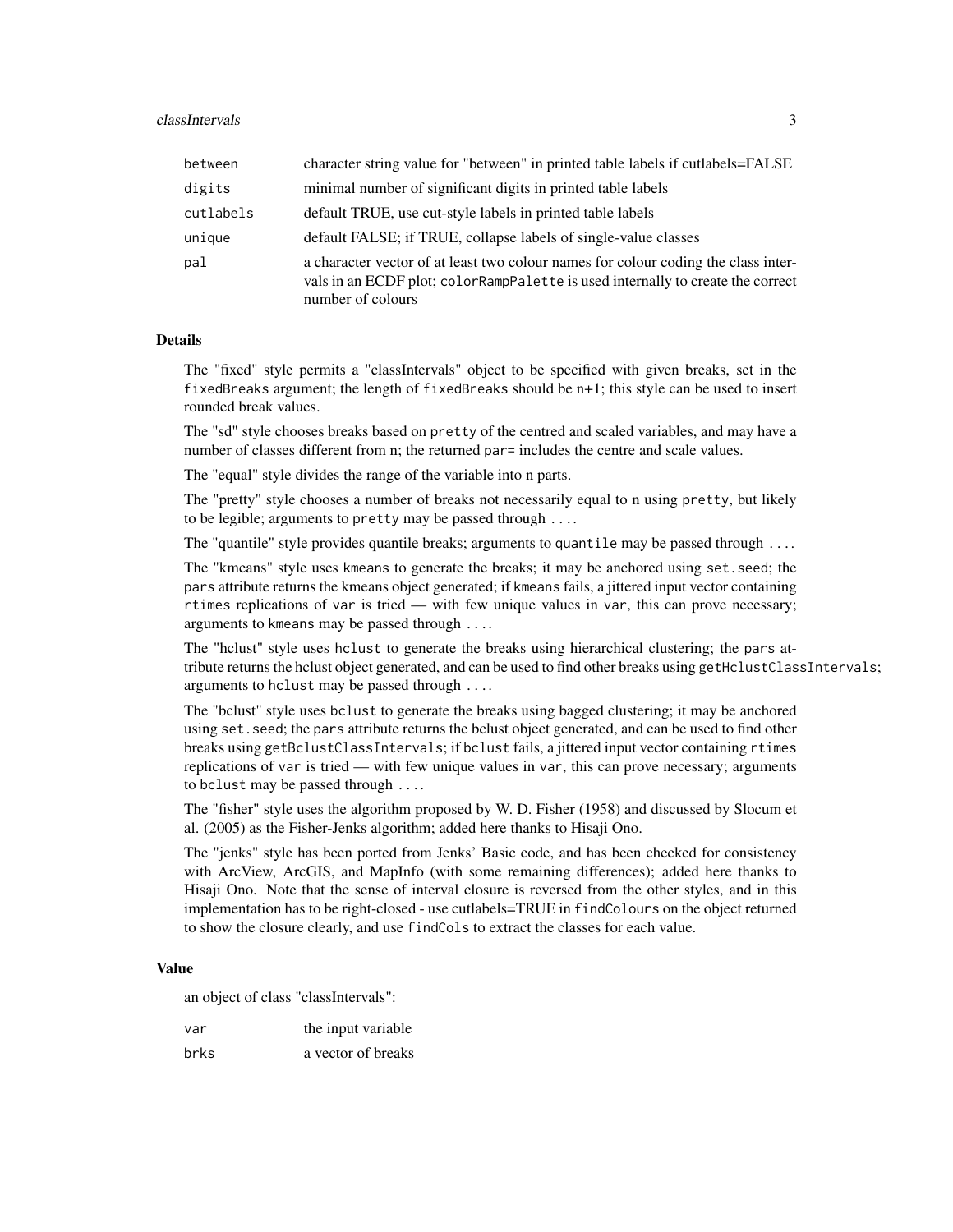## <span id="page-3-0"></span>4 classIntervals

and attributes:

| style           | the style used                                                                                                                                                                                                                                                                                                                    |
|-----------------|-----------------------------------------------------------------------------------------------------------------------------------------------------------------------------------------------------------------------------------------------------------------------------------------------------------------------------------|
| parameters      | parameter values used in finding breaks                                                                                                                                                                                                                                                                                           |
| nobs            | number of different finite values in the input variable                                                                                                                                                                                                                                                                           |
| call            | this function's call                                                                                                                                                                                                                                                                                                              |
| intervalClosure |                                                                                                                                                                                                                                                                                                                                   |
|                 | string, whether closure is "left" or "right"                                                                                                                                                                                                                                                                                      |
| dataPrecision   | the data precision used for printing interval values in the legend returned by<br>find Colours, and in the print method for class Intervals objects. If interval-<br>Closure is "left", the value returned is ceiling of the data value multiplied by<br>10 to the dataPrecision power, divided by 10 to the dataPrecision power. |

## **Note**

From version 0.1-11, the default representation has been changed to use cutlabels=TRUE, and representation within intervals has been corrected, thanks to Richard Dunlap. From version 0.1-15, the print method drops the calculation of the possible number of combinations of observations into classes, which generated warnings for n > 170.

## Author(s)

Roger Bivand <Roger.Bivand@nhh.no>

### References

Armstrong, M. P., Xiao, N., Bennett, D. A., 2003. "Using genetic algorithms to create multicriteria class intervals for choropleth maps". Annals, Association of American Geographers, 93 (3), 595– 623;

Jenks, G. F., Caspall, F. C., 1971. "Error on choroplethic maps: definition, measurement, reduction". Annals, Association of American Geographers, 61 (2), 217–244;

Dent, B. D., 1999, Cartography: thematic map design. McGraw-Hill, Boston, 417 pp.;

Slocum TA, McMaster RB, Kessler FC, Howard HH 2005 Thematic Cartography and Geographic Visualization, Prentice Hall, Upper Saddle River NJ.;

Fisher, W. D. 1958 "On grouping for maximum homogeneity", Journal of the American Statistical Association, 53, pp. 789–798 (<http://lib.stat.cmu.edu/cmlib/src/cluster/fish.f>)

## See Also

[findColours](#page-5-1), [findCols](#page-6-1), [pretty](#page-0-0), [quantile](#page-0-0), [kmeans](#page-0-0), [hclust](#page-0-0), [bclust](#page-0-0), [findInterval](#page-0-0), [colorRamp](#page-0-0), [nclass](#page-0-0), [shingle](#page-0-0)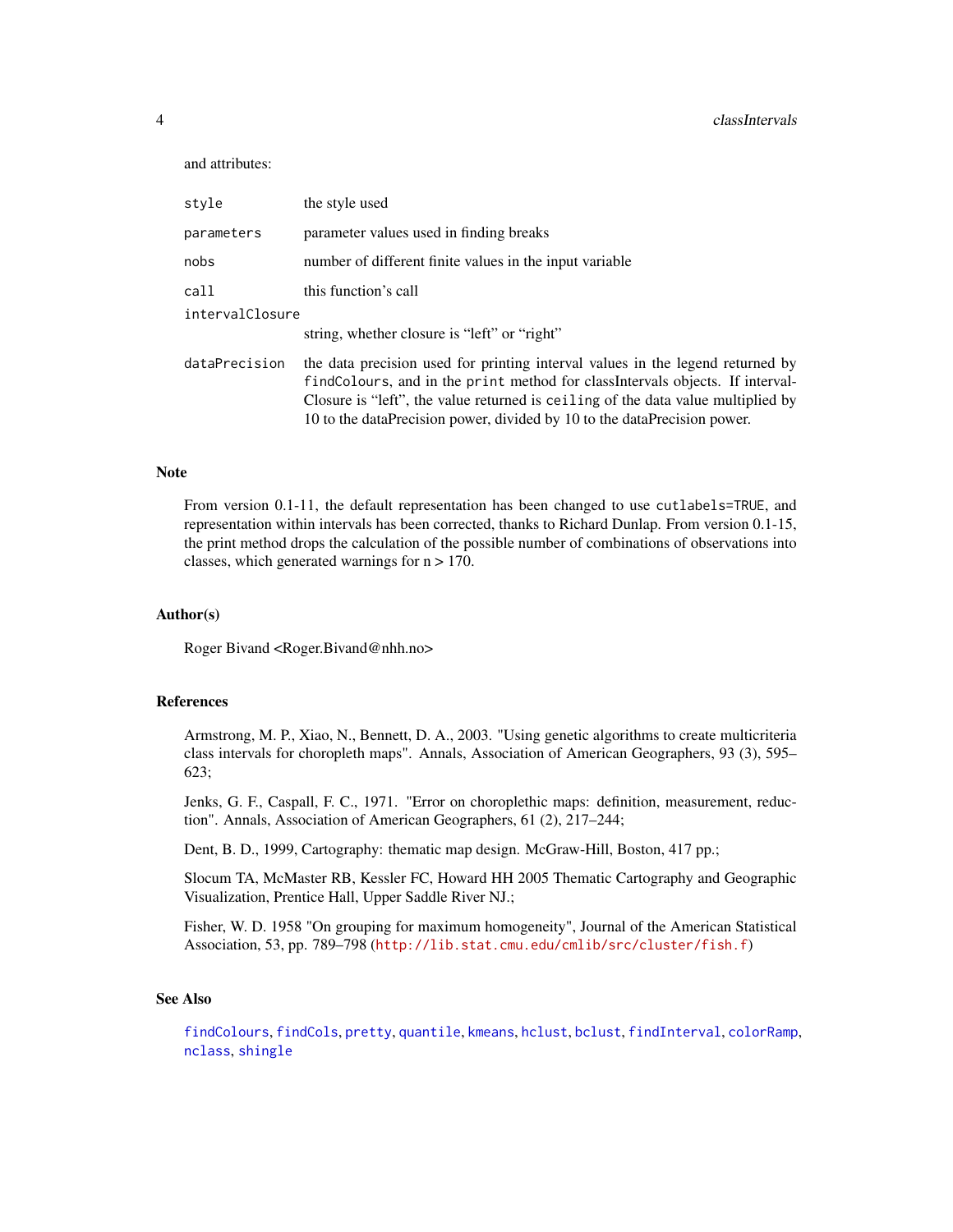#### classIntervals 5

```
data(jenks71, package="spData")
pal1 \leq c("wheat1", "red3")
opar <- par(mfrow=c(2,3))
plot(classIntervals(jenks71$jenks71, n=5, style="fixed",
fixedBreaks=c(15.57, 25, 50, 75, 100, 155.30)), pal=pal1, main="Fixed")
plot(classIntervals(jenks71$jenks71, n=5, style="sd"), pal=pal1, main="Pretty standard deviations")
plot(classIntervals(jenks71$jenks71, n=5, style="equal"), pal=pal1, main="Equal intervals")
plot(classIntervals(jenks71$jenks71, n=5, style="quantile"), pal=pal1, main="Quantile")
set.seed(1)
plot(classIntervals(jenks71$jenks71, n=5, style="kmeans"), pal=pal1, main="K-means")
plot(classIntervals(jenks71$jenks71, n=5, style="hclust", method="complete"),
pal=pal1, main="Complete cluster")
plot(classIntervals(jenks71$jenks71, n=5, style="hclust", method="single"),
pal=pal1, main="Single cluster")
set.seed(1)
plot(classIntervals(jenks71$jenks71, n=5, style="bclust", verbose=FALSE),
pal=pal1, main="Bagged cluster")
plot(classIntervals(jenks71$jenks71, n=5, style="fisher"), pal=pal1, main="Fisher's method")
plot(classIntervals(jenks71$jenks71, n=5, style="jenks"), pal=pal1, main="Jenks' method")
par(opar)
classIntervals(jenks71$jenks71, n=5, style="fixed", fixedBreaks=c(15.57, 25, 50, 75, 100, 155.30))
classIntervals(jenks71$jenks71, n=5, style="sd")
classIntervals(jenks71$jenks71, n=5, style="equal")
classIntervals(jenks71$jenks71, n=5, style="quantile")
set.seed(1)
classIntervals(jenks71$jenks71, n=5, style="kmeans")
set.seed(1)
classIntervals(jenks71$jenks71, n=5, style="kmeans", intervalClosure="right")
set.seed(1)
classIntervals(jenks71$jenks71, n=5, style="kmeans", dataPrecision=0)
set.seed(1)
print(classIntervals(jenks71$jenks71, n=5, style="kmeans"), cutlabels=FALSE)
classIntervals(jenks71$jenks71, n=5, style="hclust", method="complete")
classIntervals(jenks71$jenks71, n=5, style="hclust", method="single")
set.seed(1)
classIntervals(jenks71$jenks71, n=5, style="bclust", verbose=FALSE)
classIntervals(jenks71$jenks71, n=5, style="bclust", hclust.method="complete", verbose=FALSE)
classIntervals(jenks71$jenks71, n=5, style="fisher")
classIntervals(jenks71$jenks71, n=5, style="jenks")
x \leq -c(0, 0, 0, 1, 2, 50)classIntervals(x, n=3, style="fisher")
classIntervals(x, n=3, style="jenks")
# Argument 'unique' will collapse the label of classes containing a
# single value. This is particularly useful for 'censored' variables
# that contain for example many zeros.
data_censored<-c(rep(0,10), rnorm(100, mean=20,sd=1),rep(26,10))
plot(density(data_censored))
cl2<-classIntervals(data_censored, n=5, style="jenks", dataPrecision=2)
```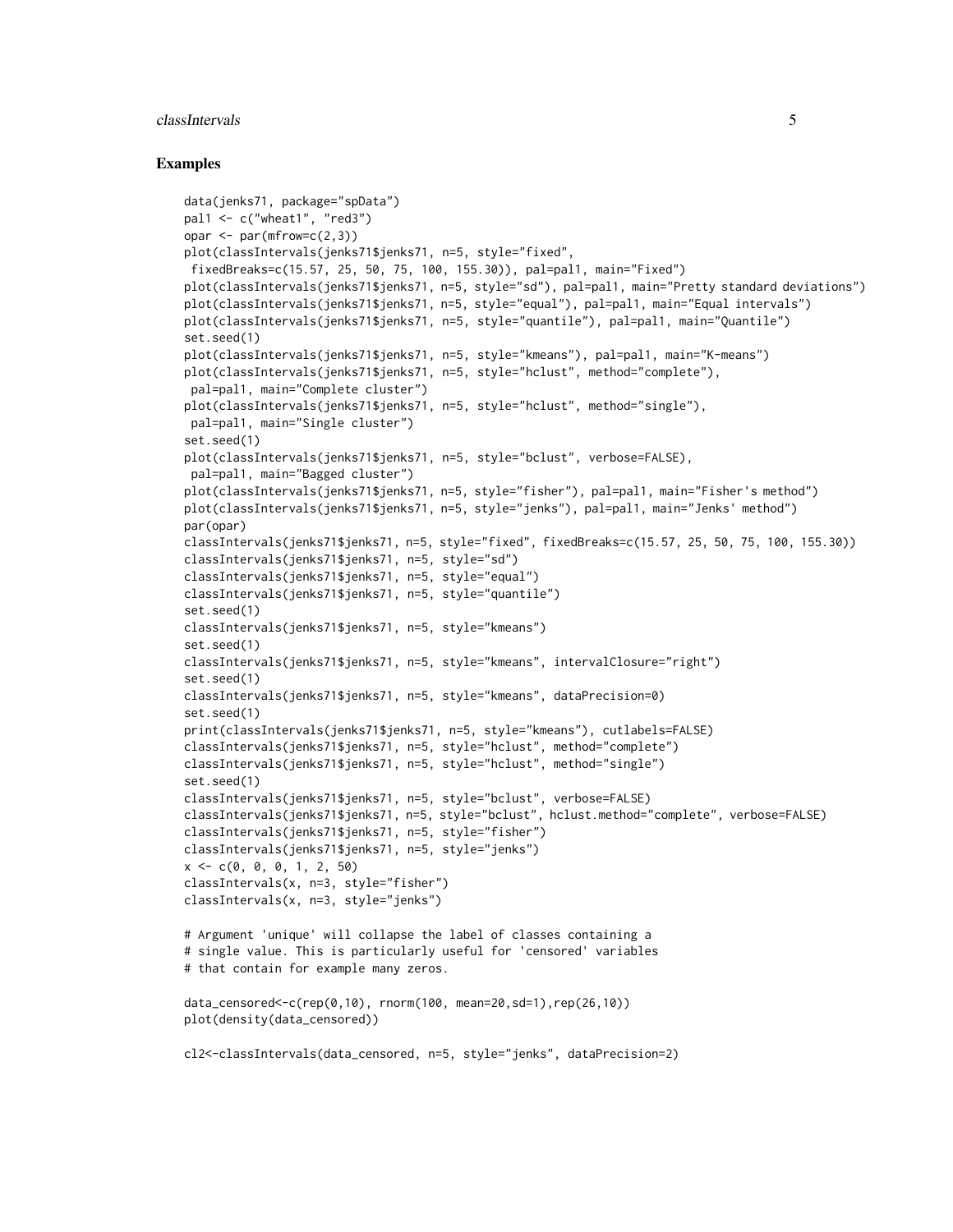```
print(cl2, unique=FALSE)
print(cl2, unique=TRUE)
```
<span id="page-5-1"></span>findColours *assign colours to classes from classInterval object*

## Description

This helper function is a wrapper for findCols to extract classes from a "classInterval" object and assign colours from a palette created by colorRampPalette from the two or more colours given in the pal argument. It also returns two attributes for use in constructing a legend.

## Usage

```
findColours(clI, pal, under="under", over="over", between="-",
digits = getOption("digits"), cutlabels=TRUE)
```
## Arguments

| c11       | a "classIntervals" object                                                                                                         |
|-----------|-----------------------------------------------------------------------------------------------------------------------------------|
| pal       | a character vector of at least two colour names; color RampPalette is used<br>internally to create the required number of colours |
| under     | character string value for "under" in legend if cutlabels=FALSE                                                                   |
| over      | character string value for "over" in legend if cutlabels=FALSE                                                                    |
| between   | character string value for "between" in legend if cutlabels=FALSE                                                                 |
| digits    | minimal number of significant digits in legend                                                                                    |
| cutlabels | use cut-style labels in legend                                                                                                    |

#### Value

a character vector of colours with attributes: "table", a named frequency table; "palette", a character vector of colours corresponding to the specified breaks.

## Author(s)

Roger Bivand <Roger.Bivand@nhh.no

## See Also

[classIntervals](#page-1-1), [findInterval](#page-0-0), [findCols](#page-6-1), [colorRamp](#page-0-0)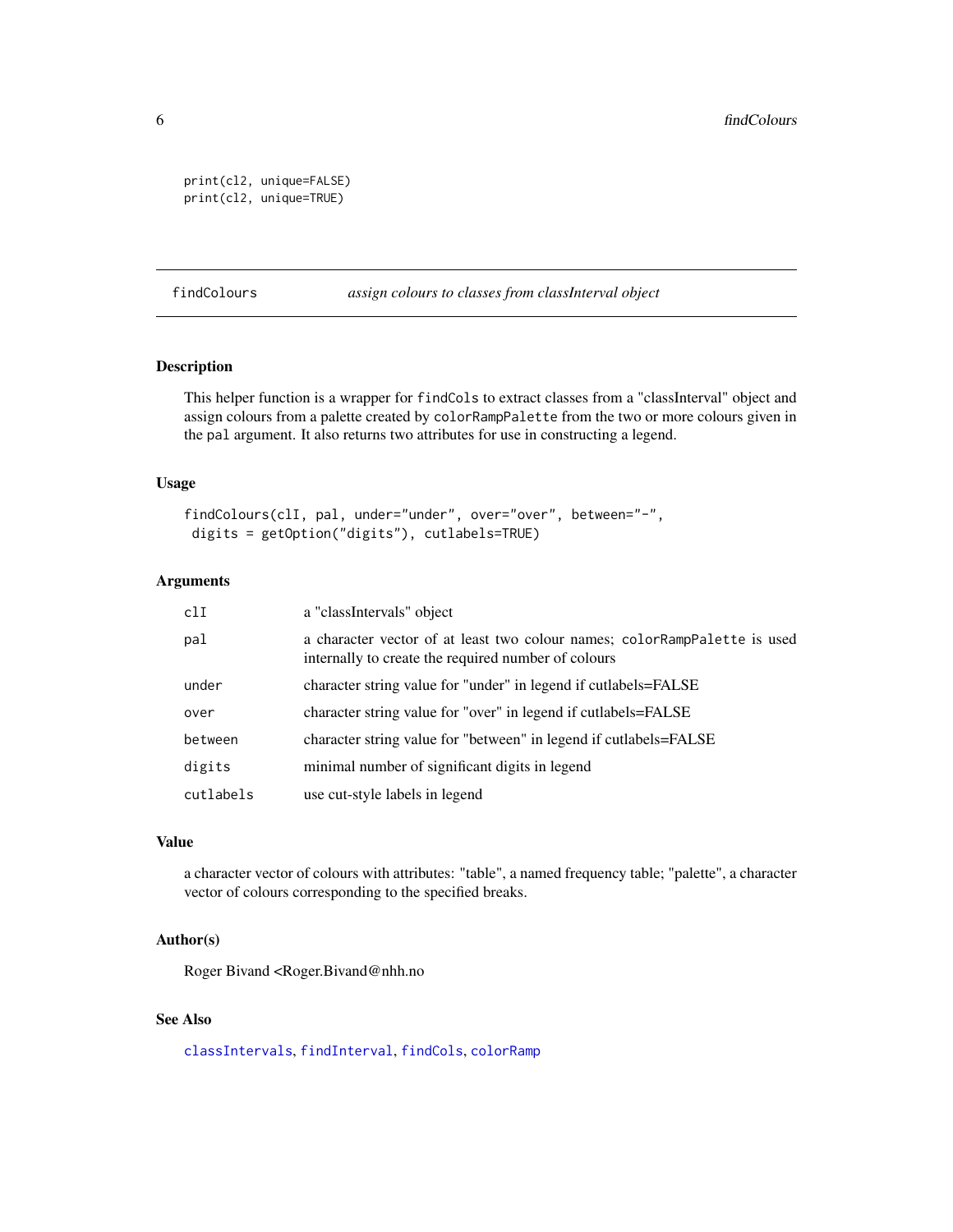#### <span id="page-6-0"></span>findCols **7**

## Examples

```
data(jenks71, package="spData")
mypal <- c("wheat1", "red3")
h5 <- classIntervals(jenks71$jenks71, n=5, style="hclust", method="complete")
findColours(h5, mypal)
findColours(getHclustClassIntervals(h5, k=7), mypal)
h5Colours <- findColours(h5, mypal)
plot(h5, mypal, main="Complete hierarchical clustering")
legend(c(95, 155), c(0.12, 0.4), fill=attr(h5Colours, "palette"),
legend=names(attr(h5Colours, "table")), bg="white")
h5tab <- attr(h5Colours, "table")
legtext <- paste(names(h5tab), " (", h5tab, ")", sep="")
plot(h5, mypal, main="Complete hierarchical clustering (with counts)")
legend(c(95, 165), c(0.12, 0.4), fill=attr(h5Colours, "palette"),
legend=legtext, bg="white")
```
<span id="page-6-1"></span>findCols *extract classes from classInterval object*

#### Description

This helper function is a wrapper for findInterval to extract classes from a "classInterval" object

## Usage

findCols(clI)

## Arguments

clI a "classIntervals" object

## Value

an integer vector of class indices

## Author(s)

Roger Bivand <Roger.Bivand@nhh.no>

#### See Also

[classIntervals](#page-1-1), [findInterval](#page-0-0)

```
data(jenks71, package="spData")
fix5 <- classIntervals(jenks71$jenks71, n=5, style="fixed",
fixedBreaks=c(15.57, 25, 50, 75, 100, 155.30))
fix5
findCols(fix5)
```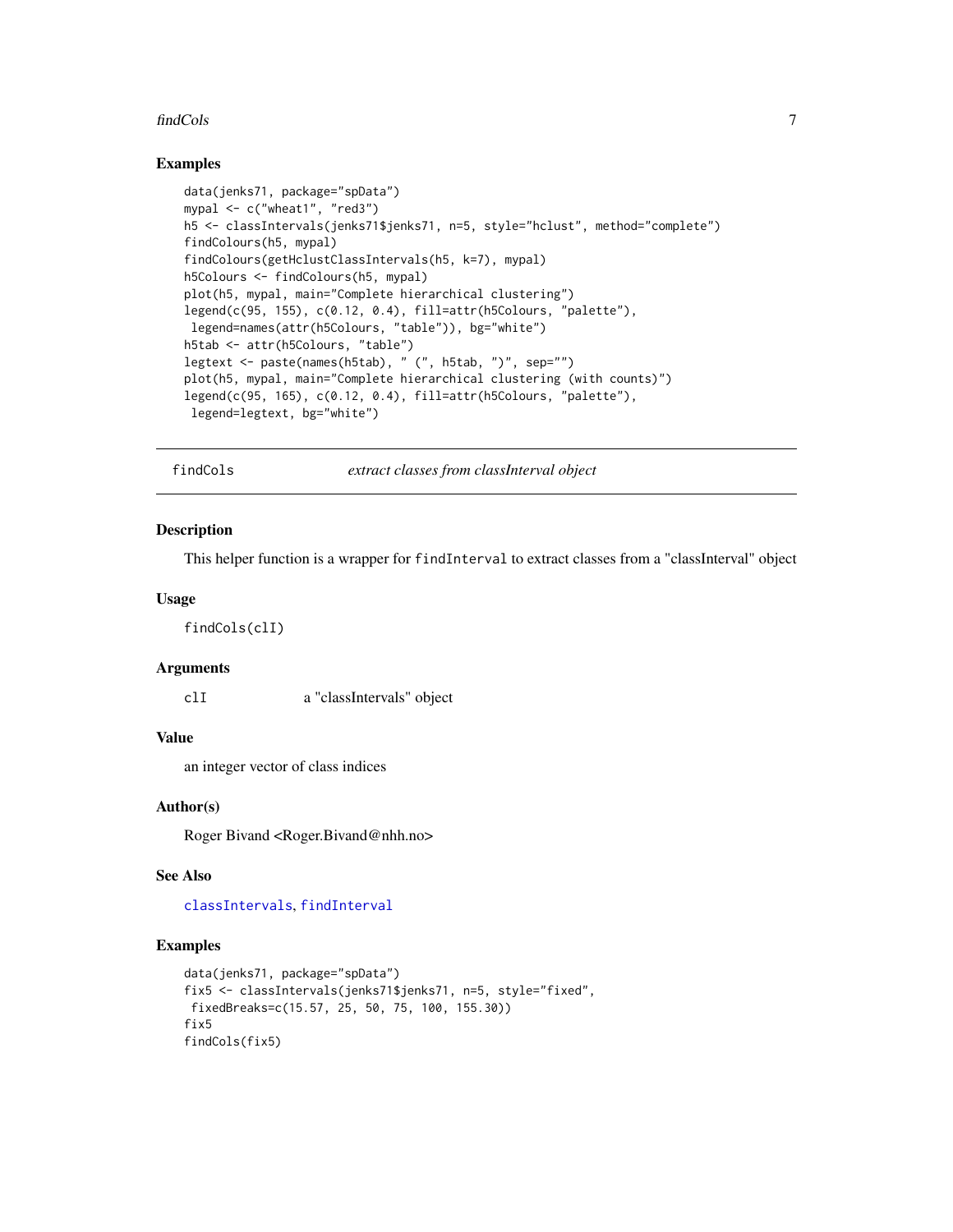<span id="page-7-0"></span>getBclustClassIntervals

*Change breaks in a "classIntervals" object*

## Description

Because "classIntervals" objects of style "hclust" or "bclust" contain hierarchical classification trees in their "par" attribute, different numbers of classes can be chosen without repeating the initial classification. This function accesses the "par" attribute and modifies the "brks" member of the returned "classIntervals" object.

#### Usage

```
getBclustClassIntervals(clI, k)
getHclustClassIntervals(clI, k)
```
## Arguments

| clI | a "classIntervals" object  |
|-----|----------------------------|
| k   | number of classes required |

## Value

a "classIntervals" object with a "modified" attribute set

## Author(s)

Roger Bivand <Roger.Bivand@nhh.no>

## See Also

[classIntervals](#page-1-1)

```
data(jenks71, package="spData")
pal1 \leq c("wheat1", "red3")
opar \leq par(mfrow=c(2,2))
hCI5 <- classIntervals(jenks71$jenks71, n=5, style="hclust", method="complete")
plot(attr(hCI5, "par"))
plot(hCI5, pal=pal1, main="hclust k=5")
plot(getHclustClassIntervals(hCI5, k=7), pal=pal1, main="hclust k=7")
plot(getHclustClassIntervals(hCI5, k=9), pal=pal1, main="hclust k=9")
par(opar)
set.seed(1)
bCI5 <- classIntervals(jenks71$jenks71, n=5, style="bclust")
plot(attr(bCI5, "par"))
opar \leq par(mfrow=c(2,2))
plot(getBclustClassIntervals(bCI5, k=3), pal=pal1, main="bclust k=3")
```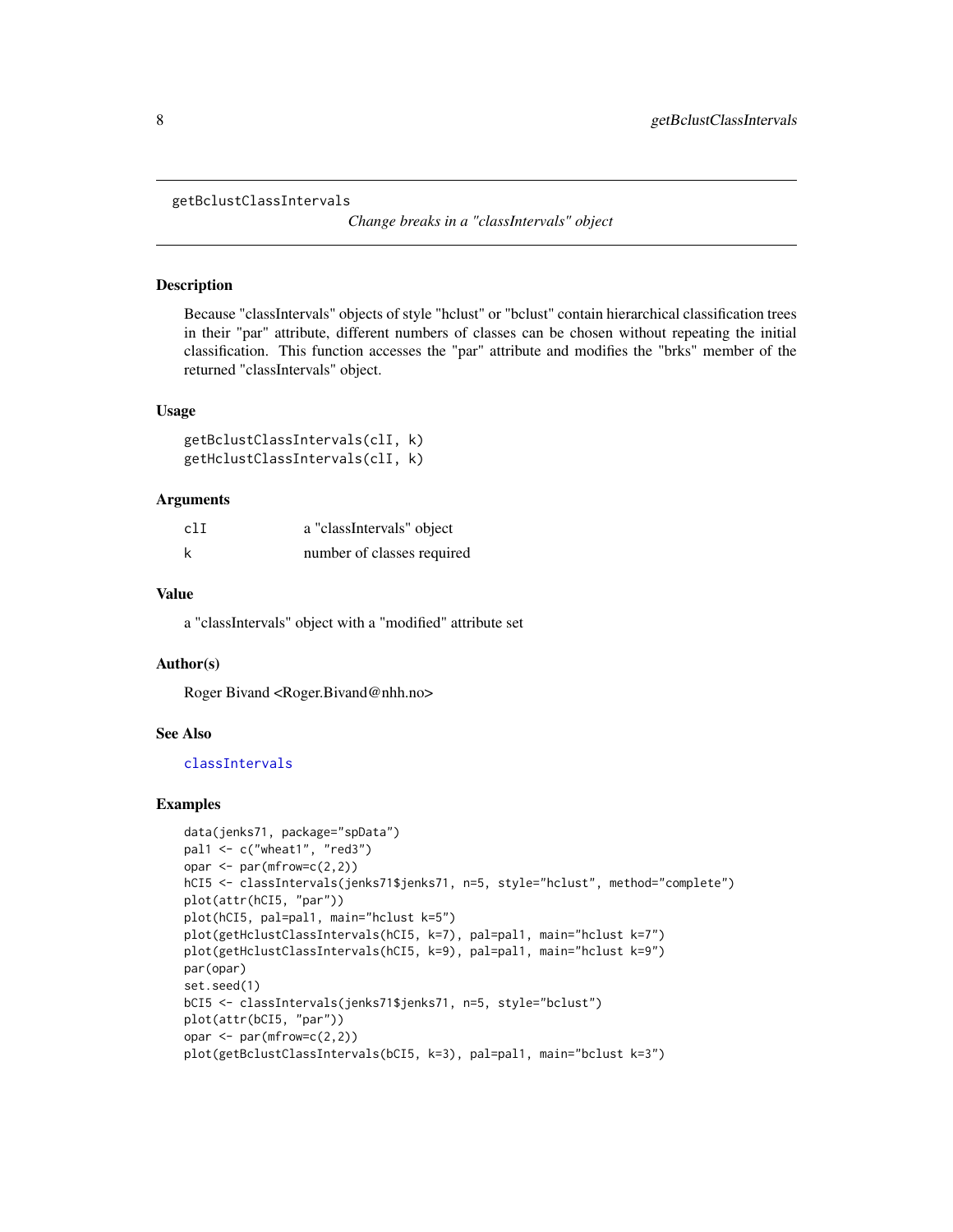## <span id="page-8-0"></span>jenks.tests 9

```
plot(bCI5, pal=pal1, main="bclust k=5")
plot(getBclustClassIntervals(bCI5, k=7), pal=pal1, main="bclust k=7")
plot(getBclustClassIntervals(bCI5, k=9), pal=pal1, main="bclust k=9")
par(opar)
```
jenks.tests *Indices for assessing class intervals*

## Description

The function returns values of two indices for assessing class intervals: the goodness of variance fit measure, and the tabular accuracy index; optionally the overview accuracy index is also returned if the area argument is not missing.

#### Usage

jenks.tests(clI, area)

## Arguments

| clI  | a "classIntervals" object                                                          |
|------|------------------------------------------------------------------------------------|
| area | an optional vector of object areas if the overview accuracy index is also required |

#### Details

The goodness of variance fit measure is given by Armstrong et al. (2003, p. 600) as:

$$
GVF = 1 - \frac{\sum_{j=1}^{k} \sum_{i=1}^{N_j} (z_{ij} - \bar{z}_j)^2}{\sum_{i=1}^{N} (z_i - \bar{z})^2}
$$

where the  $z_i$ ,  $i = 1, ..., N$  are the observed values, k is the number of classes,  $\overline{z}_j$  the class mean for class j, and  $N_i$  the number of counties in class j.

The tabular accuracy index is given by Armstrong et al. (2003, p. 600) as:

$$
TAI = 1 - \frac{\sum_{j=1}^{k} \sum_{i=1}^{N_j} |z_{ij} - \bar{z}_j|}{\sum_{i=1}^{N} |z_i - \bar{z}|}
$$

The overview accuracy index for polygon observations with known areas is given by Armstrong et al. (2003, p. 600) as:

$$
OAI = 1 - \frac{\sum_{j=1}^{k} \sum_{i=1}^{N_j} |z_{ij} - \bar{z}_j| a_{ij}}{\sum_{i=1}^{N} |z_i - \bar{z}| a_i}
$$

where  $a_i$ ,  $i = 1, \ldots, N$  are the polygon areas, and as above the  $a_{ij}$  term is indexed over  $j = 1, \ldots, k$ classes, and  $i = 1, \ldots, N_j$  polygons in class j.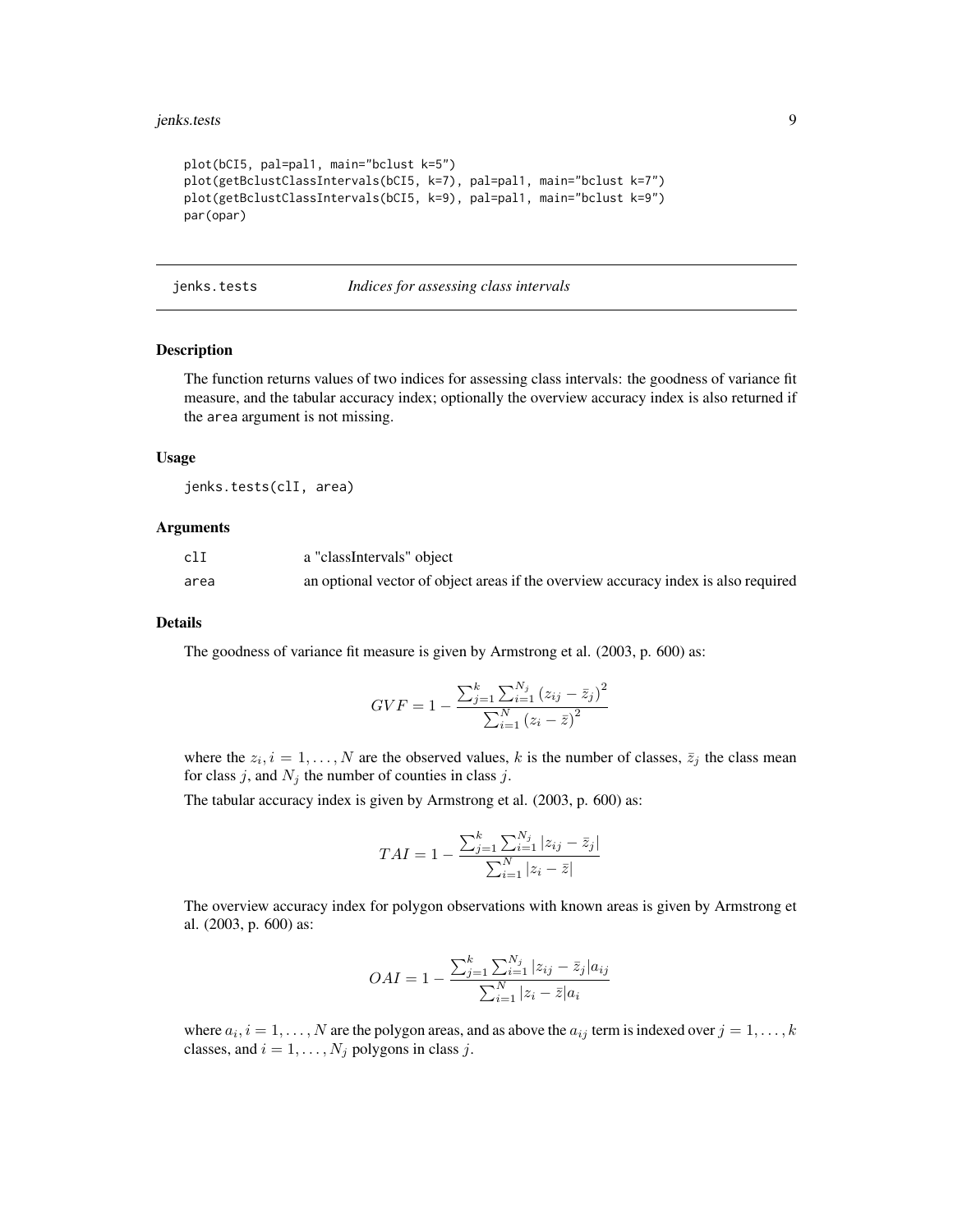## <span id="page-9-0"></span>Value

a named vector of index values

## Author(s)

Roger Bivand <Roger.Bivand@nhh.no>

## References

Armstrong, M. P., Xiao, N., Bennett, D. A., 2003. "Using genetic algorithms to create multicriteria class intervals for choropleth maps". Annals, Association of American Geographers, 93 (3), 595– 623; Jenks, G. F., Caspall, F. C., 1971. "Error on choroplethic maps: definition, measurement, reduction". Annals, Association of American Geographers, 61 (2), 217–244

#### See Also

[classIntervals](#page-1-1)

```
data(jenks71, package="spData")
fix5 <- classIntervals(jenks71$jenks71, n=5, style="fixed",
fixedBreaks=c(15.57, 25, 50, 75, 100, 155.30))
jenks.tests(fix5, jenks71$area)
q5 <- classIntervals(jenks71$jenks71, n=5, style="quantile")
jenks.tests(q5, jenks71$area)
set.seed(1)
k5 <- classIntervals(jenks71$jenks71, n=5, style="kmeans")
jenks.tests(k5, jenks71$area)
h5 <- classIntervals(jenks71$jenks71, n=5, style="hclust", method="complete")
jenks.tests(h5, jenks71$area)
jenks.tests(getHclustClassIntervals(h5, k=7), jenks71$area)
jenks.tests(getHclustClassIntervals(h5, k=9), jenks71$area)
set.seed(1)
b5 <- classIntervals(jenks71$jenks71, n=5, style="bclust")
jenks.tests(b5, jenks71$area)
jenks.tests(getBclustClassIntervals(b5, k=7), jenks71$area)
jenks.tests(getBclustClassIntervals(b5, k=9), jenks71$area)
```